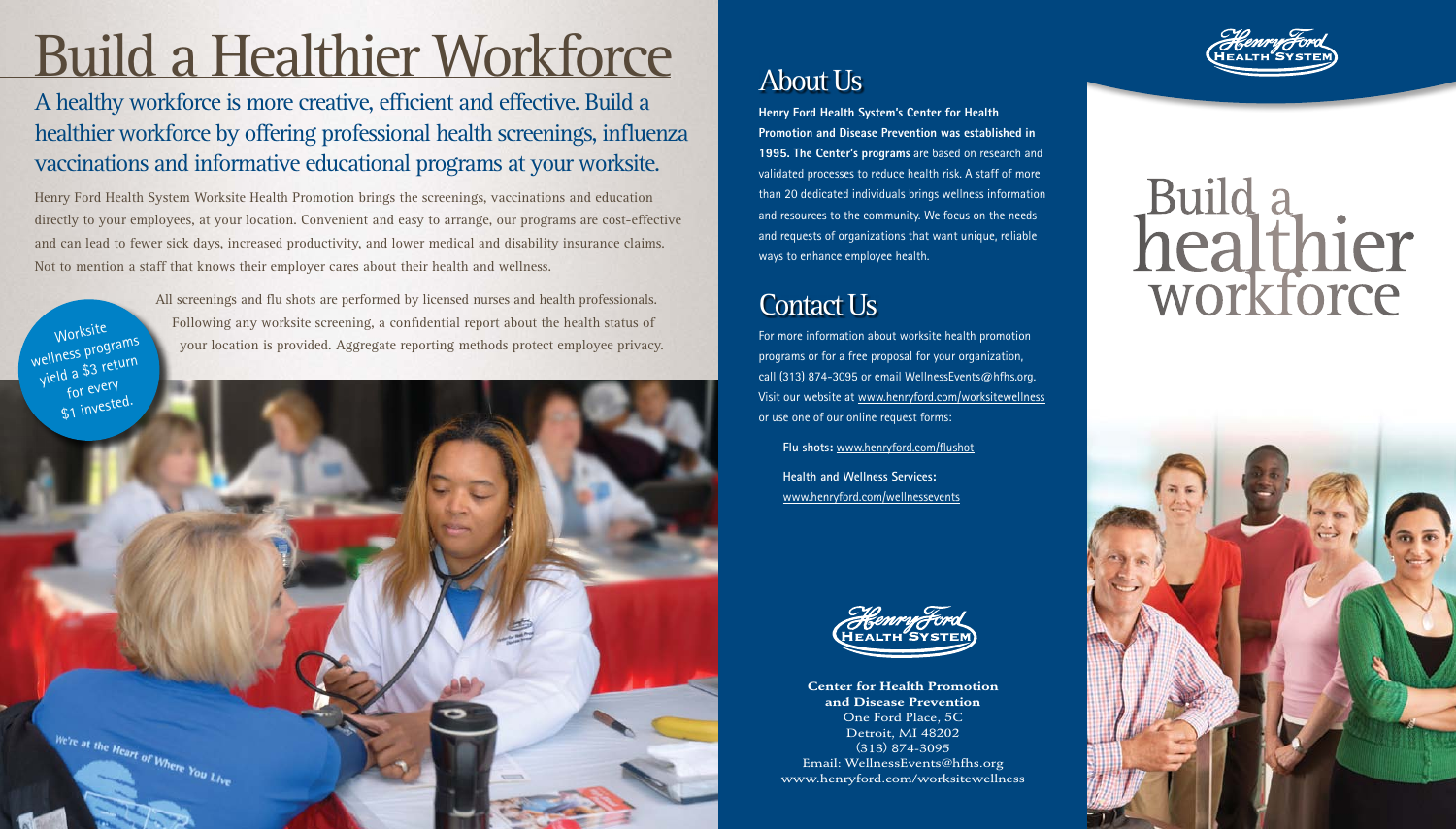## Health Coaching

Health coaching is a new and innovative approach to wellness. Your employees will work one-on-one with our certified health coaches to discover how they can set health goals and overcome barriers to making healthy choices. This leads to happier, healthier, and ultimately more productive employees. Our health coaches can work telephonically or travel to your site. The program is customizable to fit your needs and the needs of your employees.

## Wellness Education

Lunch-and-Learn sessions at work offer your staff the tools to improve their health. Participants can learn specific wellness techniques and solutions from a Henry Ford expert. Programs are tailored to the individual needs of your organization, often detected through the data generated from worksite screenings and Health Risk Assessments.

#### **Examples:**

High percentage of smokers  $\rightarrow$  Smoking cessation program High average BMI  $\rightarrow$  Healthy eating and portion control High cholesterol  $\rightarrow$  Heart disease and stroke prevention

Educational programs are also available to address high blood pressure, exercise, weight management, asthma or allergy, stress management, diabetes, cancer and more.

## Center for Health Promotion & Disease Prevention

#### Influenza Vaccinations

Offered every fall, flu shots can prevent this contagious respiratory virus. Our highly-trained nurses can come to your site and provide this service which practically pays for itself by reducing absenteeism and last-minute no-shows. We can directly bill HAP, Blue Care Network and Medicare covered employees for the cost of flu shots.



### Blood Panel Screenings

Using just a finger stick to take a blood sample, nurses provide employees with results in about six minutes.

#### **Choose from a list of screening services. Here are some examples:**

• **Gateway to Wellness**

This complete option includes a lipid panel with total, HDL (good), LDL (bad) cholesterol and triglycerides; blood glucose, blood pressure, body mass index (BMI), educational materials, counseling and follow-up for high-risk employees.

*Five to 20 percent* of the population gets the flu every year, leading to sick days and the chance the virus will spread to other employees.

• **Exceptional Care**

Included are total and HDL (good) cholesterol, blood glucose, blood pressure, body mass index (BMI), educational materials, counseling and

follow-up for high-risk employees.

#### • **Foundation for Wellness**

Blood pressure and/or body mass index (BMI), educational materials, counseling and follow-up for high-risk employees.

#### Smoking Intervention

According to the Centers for Disease Control and Prevention, smoking increases absenteeism, Worker's Compensation payments and health and life insurance costs and claims, resulting in direct costs to employers.

Give your staff the tools they need to quit with Henry Ford's seven-week Freedom From Smoking program. Henry Ford also offers employers a telephone-based Smoking Intervention Program (SIP), which is covered by most HAP insurance plans.

#### Program Fees

Employers using Health Alliance Plan (HAP) insurance receive a discount on covered services. HAP, Blue Care Network and Medicare often cover the cost of flu shots.



Call for a free proposal for flu shots, screening services, wellness education or smoking intervention programs for your worksite. Discounts for multiple services are available.

All screening services are backed by the resources of Henry Ford Health System. If an employee's results necessitate a physician visit, nurses can schedule an appointment with a Henry Ford physician before they leave the screening area.

> *Sixty-five percent* of adults are either overweight or obese.

> > Reducing salt intake, losing 10 pounds, and going for a *30-minute daily walk* can significantly reduce high blood pressure.



Three 15-minute smoking breaks a day cost employers *195 working hours a year* for each employee.